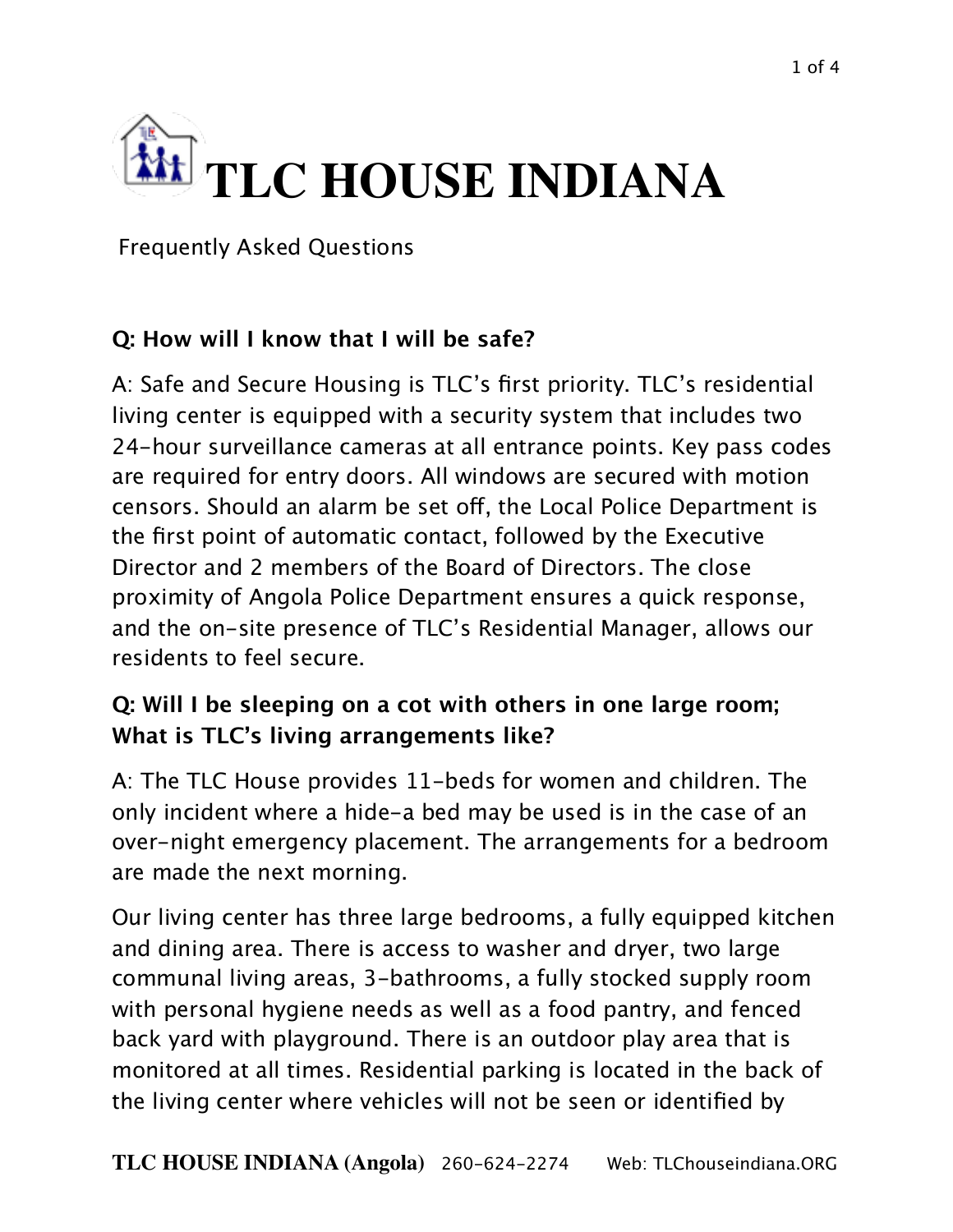passers-by. The TLC house is not identified by yard signage on the property.

## **Q: What other services does the TLC House ofer?**

A: In addition to providing safe shelter to women and children victims of violence, the TLC House offers a wide range of supportive services. TLC clients meet once a week for 3-diferent programs; "Codependency: Untangling Relationships", "Financial Literacy & Empowerment" and "Seeking Safety: Trauma-Based Self-Care". The TLC House also provides supportive services such as individual counseling, job search assistance and referrals, assistance with budgeting and meeting financial goals and establishing independent housing.

## **Q: What can I bring with me to the TLC House?**

A: Residents of TLC may bring personal items (shoes and clothing as well as cherished personal items). Also, TLC House owns a large storage barn that serves as additional storage for larger items.

TLC provides personal hygiene products, bedding, laundry soap, towels, and basic food provisions

#### **Q: What if I have to leave my personal items behind?**

A: If your name is on the lease or deed to the property from which you fled, we can arrange for a police officer to accompany you to pick up essential personal belongings from your residence. If you are not able to return to your residence, the TLC Executive Director will work with you to replace clothing, medications, birth certificates, and other vital items left behind.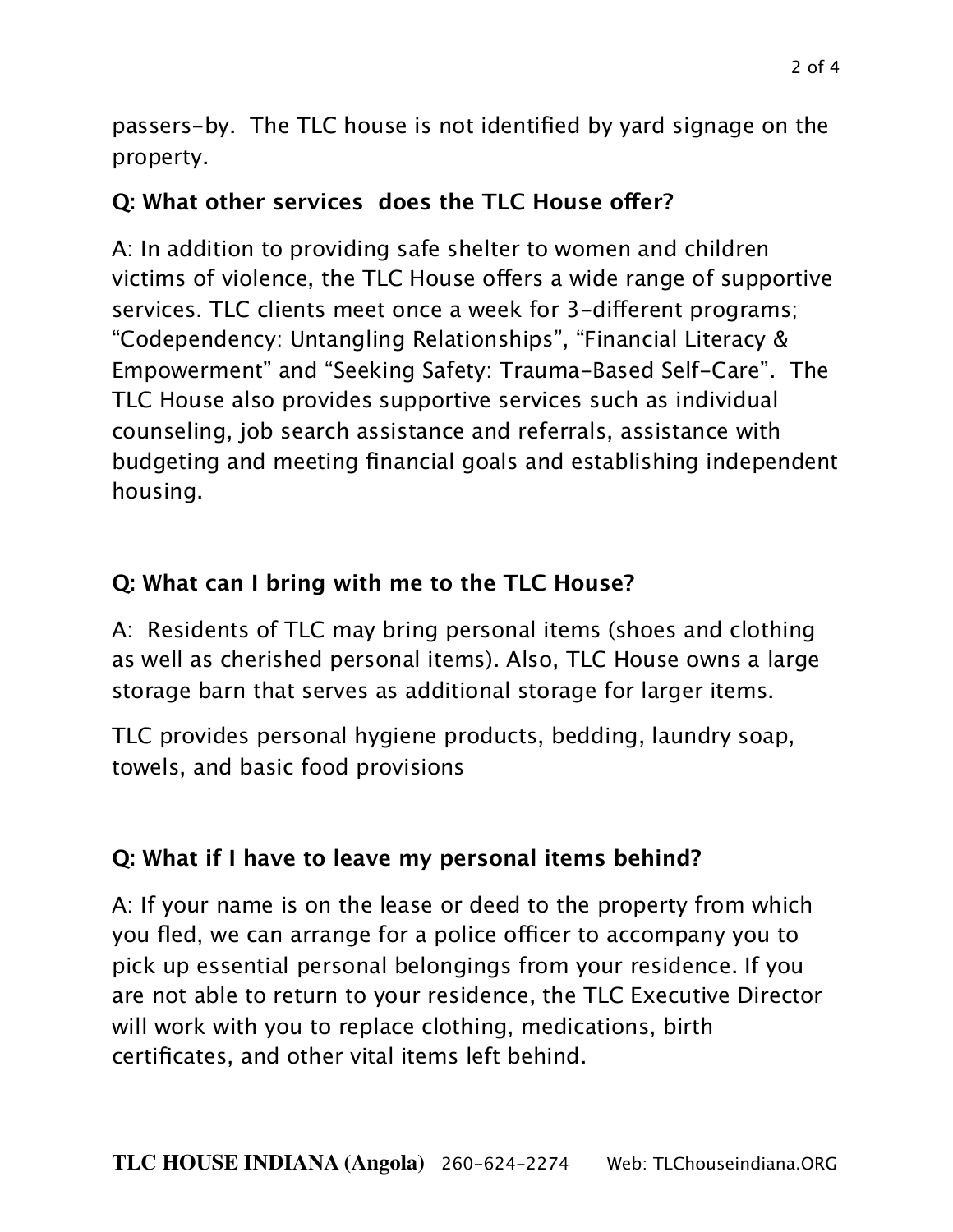# **Q: How will I get to the TLC House if I do not have transportation?**

A: TLC staff and volunteers can be arranged to pick up women and children. In order to ensure the safety of all individuals involved and the safety of women, TLC staff or volunteers, may ask to meet you at a public location (gas station, grocery store, etc), in order to avoid escalating potentially violent situations at your home/abusive environment. If this is not option, TLC staff recommends calling 911 for assistance.

# **Q: What will happen when I arrive at the TLC House?**

A: A staff member will help you complete an intake interview. She will provide a tour of facility, and explain the Residential Participation Guidelines. After the initial intake process, you will shown your room and provided with linens and self care kits. Should you need medical treatment, the intake specialist or trusted TLC volunteer will arrange for you to go to the hospital or schedule you with a doctor at the local Free Health Clinic. After you are settled in the shelter, you will meet with the Executive Director to determine how we can best help you during your stay.

## **Q: What will be expected of me during my stay at TLC?**

A: With assistance from your case manager, you will be expected to set goals for yourself and work towards these goals. All residents are required to attend the educational groups and house meetings, when possible. You will be expected to refrain from using drugs or alcohol during your stay. Residents with children are asked to attend parenting groups as offered and are expected to supervise children at all times. Mistreatment of children is not tolerated including verbal abuse and physical discipline such as spanking.